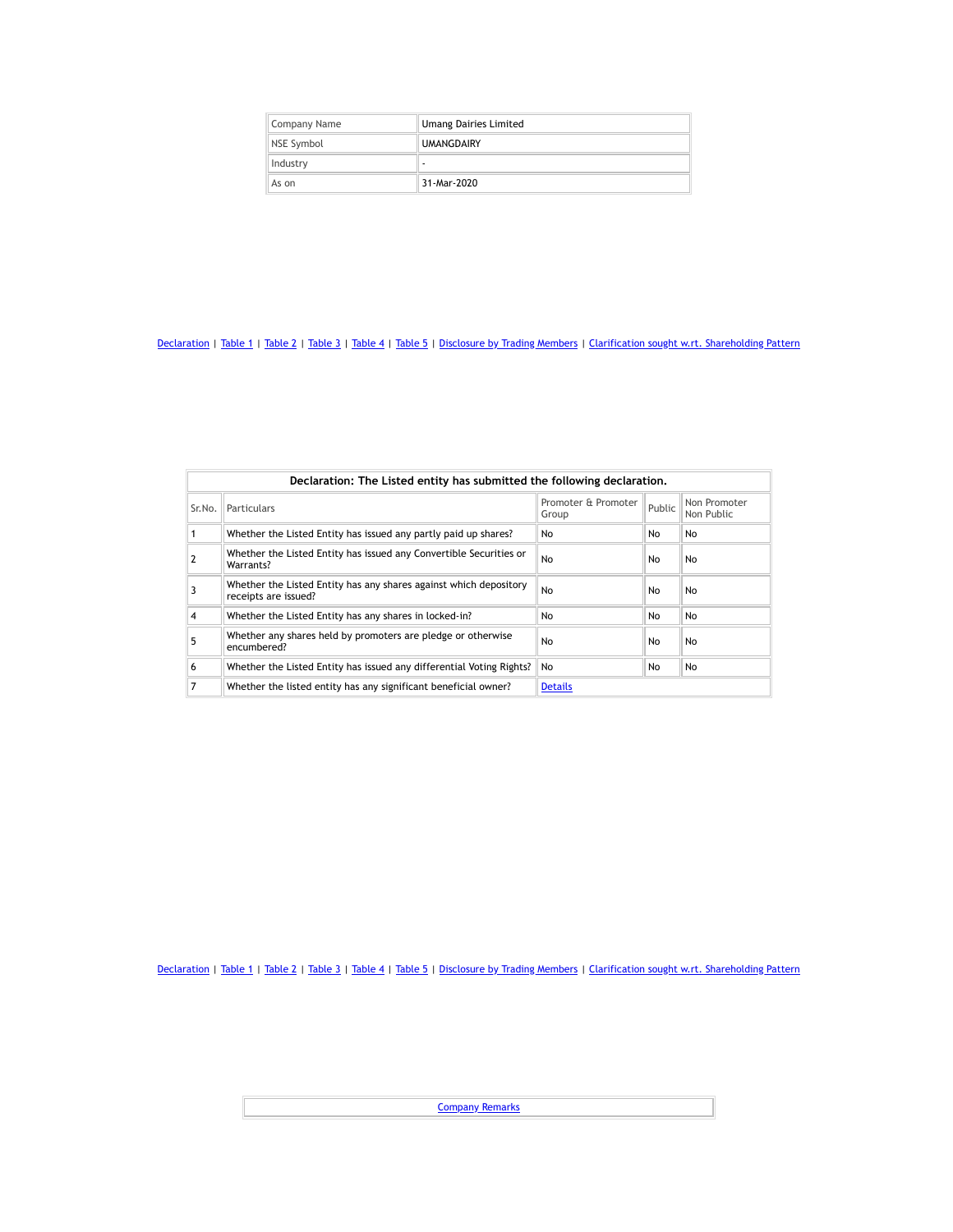| Company Name | <b>Umang Dairies Limited</b> |
|--------------|------------------------------|
| NSE Symbol   | <b>UMANGDAIRY</b>            |
| Industry     | -                            |
| As on        | 31-Mar-2020                  |

| Table I - Summary Statement holding of specified securities |                                                |                         |                                                        |                                  |                                                                                                                     |                     |                                                             |                                 |                                                                                                                                                                                         |                                                                 |
|-------------------------------------------------------------|------------------------------------------------|-------------------------|--------------------------------------------------------|----------------------------------|---------------------------------------------------------------------------------------------------------------------|---------------------|-------------------------------------------------------------|---------------------------------|-----------------------------------------------------------------------------------------------------------------------------------------------------------------------------------------|-----------------------------------------------------------------|
| Category                                                    | Category of<br>shareholder                     | Nos. of<br>shareholders | No. of<br>fully<br>paid up<br>equity<br>shares<br>held | Total<br>nos.<br>shares<br>held  | Shareholding<br>as a % of<br>total no. of<br>shares<br>(calculated<br>as per SCRR,<br>1957) As a %<br>of $(A+B+C2)$ |                     | Number of Voting Rights held<br>in each class of securities |                                 | Shareholding<br>, as a $%$<br>assuming<br>full<br>conversion<br>of<br>convertible<br>securities (<br>as a<br>percentage<br>of diluted<br>share<br>capital) As a<br>$%$ of<br>$(A+B+C2)$ | Number of<br>equity shares<br>held in<br>dematerialized<br>form |
| (1)                                                         | (11)                                           | (III)                   | (IV)                                                   | $(VII) =$<br>$(IV)+(V)+$<br>(VI) | (VIII)                                                                                                              | (IX)                |                                                             |                                 | $(XI) = (VII) +$<br>(X)                                                                                                                                                                 | (XIV)                                                           |
|                                                             |                                                |                         |                                                        |                                  |                                                                                                                     | No of Voting Rights |                                                             | Total as<br>a % of<br>$(A+B+C)$ |                                                                                                                                                                                         |                                                                 |
|                                                             |                                                |                         |                                                        |                                  |                                                                                                                     | Class X             | Total                                                       |                                 |                                                                                                                                                                                         |                                                                 |
| A                                                           | Promoter &<br>Promoter<br>Group                | 3                       | 16416234                                               | 16416234                         | 74.61                                                                                                               | 16416234            | 16416234                                                    | 74.61                           | 74.61                                                                                                                                                                                   | 16416234                                                        |
| B                                                           | Public                                         | 20057                   | 5586966                                                | 5586966                          | 25.39                                                                                                               | 5586966             | 5586966                                                     | 25.39                           | 25.39                                                                                                                                                                                   | 4319929                                                         |
| С                                                           | <b>Non</b><br>Promoter-<br>Non Public          | $\mathbf{0}$            | 0                                                      | 0                                |                                                                                                                     | 0                   | 0                                                           | 0                               |                                                                                                                                                                                         | 0                                                               |
| C <sub>1</sub>                                              | <b>Shares</b><br>underlying<br><b>DRs</b>      | $\mathbf{0}$            | 0                                                      | 0                                |                                                                                                                     | $\Omega$            | 0                                                           | 0                               |                                                                                                                                                                                         | 0                                                               |
| C <sub>2</sub>                                              | Shares held<br>by<br>Employee<br><b>Trusts</b> | $\mathbf{0}$            | 0                                                      | $\mathbf 0$                      | 0                                                                                                                   | 0                   | 0                                                           | 0                               | 0                                                                                                                                                                                       | 0                                                               |
|                                                             | Total                                          | 20060                   | 22003200                                               | 22003200                         | 100                                                                                                                 | 22003200            | 22003200                                                    | 100                             | 100                                                                                                                                                                                     | 20736163                                                        |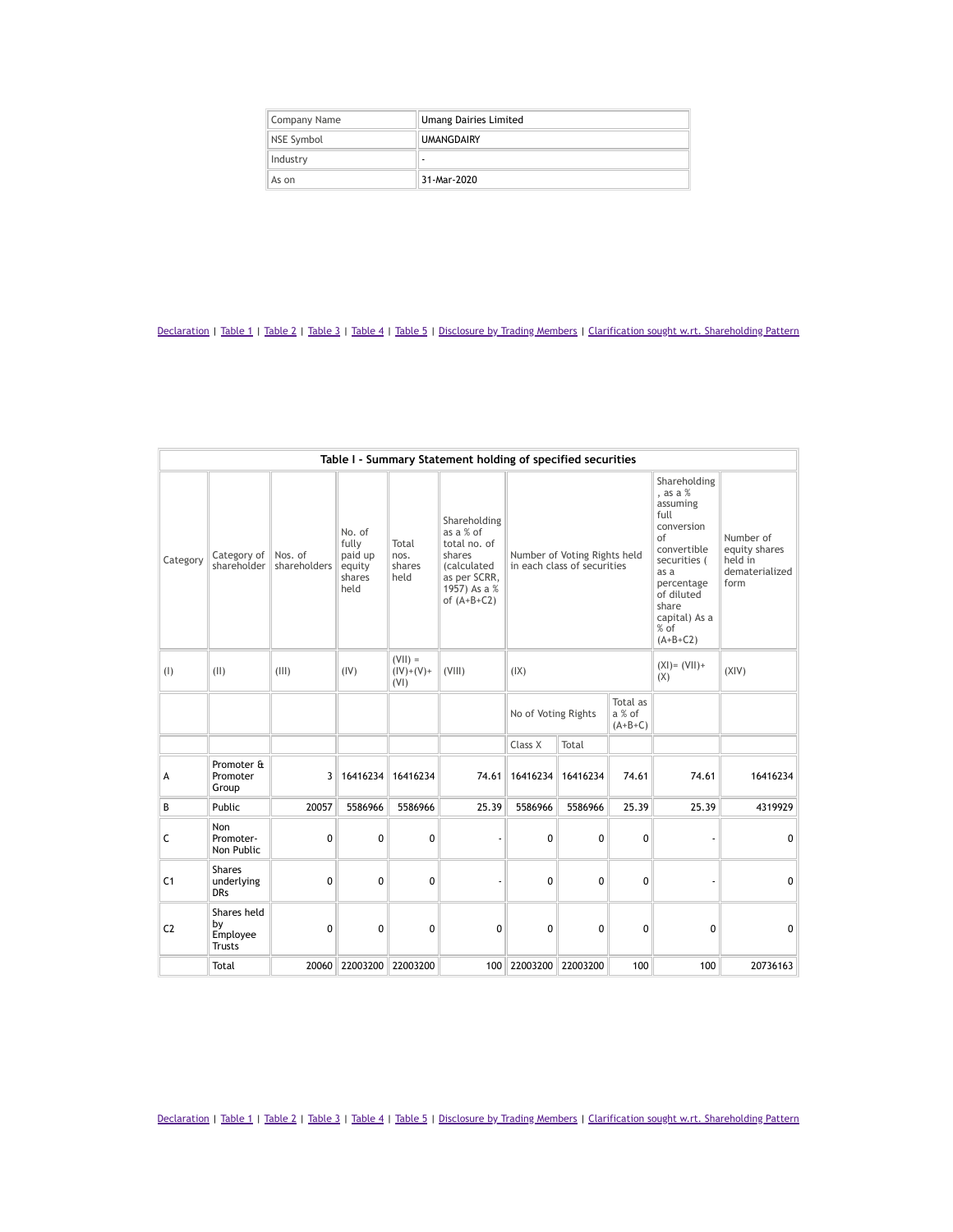| Company Name | <b>Umang Dairies Limited</b> |  |  |  |
|--------------|------------------------------|--|--|--|
| NSE Symbol   | <b>UMANGDAIRY</b>            |  |  |  |
| Industry     | ۰                            |  |  |  |
| As on        | 31-Mar-2020                  |  |  |  |

|              | Declaration   Table 1   Table 2   Table 3   Table 4   Table 5   Disclosure by Trading Members   Clarification sought w.rt. Shareholding Pattern |                         |                                                        |                                  |                                                                                                                  |                                                             |                   |                                 |                                                                                                                                                                       |                                                                 |
|--------------|-------------------------------------------------------------------------------------------------------------------------------------------------|-------------------------|--------------------------------------------------------|----------------------------------|------------------------------------------------------------------------------------------------------------------|-------------------------------------------------------------|-------------------|---------------------------------|-----------------------------------------------------------------------------------------------------------------------------------------------------------------------|-----------------------------------------------------------------|
|              |                                                                                                                                                 |                         |                                                        |                                  | Table II - Statement showing shareholding pattern of the Promoter and Promoter Group                             |                                                             |                   |                                 |                                                                                                                                                                       |                                                                 |
| Category     | Category and name of<br>shareholder                                                                                                             | Nos. of<br>shareholders | No. of<br>fully<br>paid up<br>equity<br>shares<br>held | Total<br>nos.<br>shares<br>held  | Shareholding as<br>a % of total no.<br>of shares<br>(calculated as<br>per SCRR, 1957)<br>As a % of<br>$(A+B+C2)$ | Number of Voting Rights held<br>in each class of securities |                   |                                 | Shareholding,<br>as a %<br>assuming full<br>conversion of<br>convertible<br>securities (as<br>a percentage<br>of diluted<br>share capital)<br>As a % of<br>$(A+B+C2)$ | Number of<br>equity shares<br>held in<br>dematerialized<br>form |
|              | (1)                                                                                                                                             | (III)                   | (IV)                                                   | $(V  ) =$<br>$(IV)+(V)+$<br>(VI) | (VIII)                                                                                                           | (IX)                                                        |                   |                                 | $(XI) = (VII)+(X)$                                                                                                                                                    | (XIV)                                                           |
|              |                                                                                                                                                 |                         |                                                        |                                  |                                                                                                                  | No of Voting Rights                                         |                   | Total as<br>a % of<br>$(A+B+C)$ |                                                                                                                                                                       |                                                                 |
|              |                                                                                                                                                 |                         |                                                        |                                  |                                                                                                                  | Class X                                                     | Total             |                                 |                                                                                                                                                                       |                                                                 |
| 1            | Indian                                                                                                                                          | $\mathbf{0}$            | 0                                                      | 0                                | $\mathbf 0$                                                                                                      | 0                                                           | 0                 | 0                               | 0                                                                                                                                                                     | 0                                                               |
| a            | Individuals/Hindu<br>undivided Family                                                                                                           | 0                       | 0                                                      | $\pmb{0}$                        | $\mathbf{0}$                                                                                                     | 0                                                           | 0                 | $\mathbf{0}$                    | 0                                                                                                                                                                     | 0                                                               |
| b            | Central Government/<br>State Government(s)                                                                                                      | 0                       | 0                                                      | 0                                | $\mathbf 0$                                                                                                      | 0                                                           | 0                 | 0                               | 0                                                                                                                                                                     | 0                                                               |
| $\mathsf{C}$ | Financial Institutions/<br><b>Banks</b>                                                                                                         | $\mathbf{0}$            | $\mathbf{0}$                                           | 0                                | $\mathbf 0$                                                                                                      | 0                                                           | 0                 | $\mathbf 0$                     | 0                                                                                                                                                                     | 0                                                               |
| d            | Any Other (specify)                                                                                                                             | 3                       | 16416234                                               | 16416234                         | 74.61                                                                                                            |                                                             | 16416234 16416234 | 74.61                           | 74.61                                                                                                                                                                 | 16416234                                                        |
|              | <b>Bodies Corporate</b>                                                                                                                         | 3                       | 16416234                                               | 16416234                         | 74.61                                                                                                            | 16416234                                                    | 16416234          | 74.61                           | 74.61                                                                                                                                                                 | 16416234                                                        |
|              | <b>ACCURATE FINMAN</b><br><b>SERVICES LIMITED</b>                                                                                               | 1                       | 397804                                                 | 397804                           | 1.81                                                                                                             | 397804                                                      | 397804            | 1.81                            | 1.81                                                                                                                                                                  | 397804                                                          |
|              | SIDHIVINAYAK TRADING<br>AND INVESTMENT<br>LIMITED(name since<br>changed from Juggilal<br>Kamlapat Udyog<br>Limited)                             | 1                       | 3850000                                                | 3850000                          | 17.5                                                                                                             | 3850000                                                     | 3850000           | 17.5                            | 17.5                                                                                                                                                                  | 3850000                                                         |
|              | <b>BENGAL &amp; ASSAM</b><br><b>COMPANY LIMITED</b>                                                                                             | $\mathbf{1}$            | 12168430                                               | 12168430                         | 55.3                                                                                                             | 12168430                                                    | 12168430          | 55.3                            | 55.3                                                                                                                                                                  | 12168430                                                        |
|              | Sub-Total (A)(1)                                                                                                                                | 3                       | 16416234                                               | 16416234                         | 74.61                                                                                                            |                                                             | 16416234 16416234 | 74.61                           | 74.61                                                                                                                                                                 | 16416234                                                        |
| 2            | Foreign                                                                                                                                         | $\mathbf 0$             | $\pmb{0}$                                              | $\mathbf 0$                      | $\mathbf{0}$                                                                                                     | 0                                                           | 0                 | $\pmb{0}$                       | 0                                                                                                                                                                     | 0                                                               |
| а            | Individuals (Non-<br>Resident Individuals/<br>Foreign Individuals)                                                                              | $\mathbf{0}$            | 0                                                      | $\mathbf{0}$                     | $\mathbf{0}$                                                                                                     | 0                                                           | 0                 | $\Omega$                        | $\Omega$                                                                                                                                                              | 0                                                               |
| b            | Government                                                                                                                                      | 0                       | $\mathbf{0}$                                           | $\mathbf{0}$                     | $\mathbf 0$                                                                                                      | 0                                                           | 0                 | $\mathbf 0$                     | 0                                                                                                                                                                     | 0                                                               |
| $\mathsf{C}$ | Institutions                                                                                                                                    | 0                       | 0                                                      | 0                                | 0                                                                                                                | 0                                                           | 0                 | 0                               | 0                                                                                                                                                                     | 0                                                               |
| d            | Foreign Portfolio<br>Investor                                                                                                                   | 0                       | $\mathbf{0}$                                           | 0                                | $\mathbf{0}$                                                                                                     | 0                                                           | 0                 | $\mathbf 0$                     | 0                                                                                                                                                                     | 0                                                               |
| e            | Any Other (specify)                                                                                                                             | $\mathbf{0}$            | $\mathbf{0}$                                           | $\mathbf{0}$                     | $\mathbf 0$                                                                                                      | 0                                                           | 0                 | $\mathbf 0$                     | 0                                                                                                                                                                     | 0                                                               |
|              | Sub-Total $(A)(2)$                                                                                                                              | 0                       | 0                                                      | $\mathbf{0}$                     | 0                                                                                                                | 0                                                           | 0                 | 0                               | $\Omega$                                                                                                                                                              | 0                                                               |
|              | Total Shareholding of<br>Promoter and Promoter<br>Group $(A) = (A)(1)+(A)$<br>(2)                                                               | 3                       | 16416234                                               | 16416234                         | 74.61                                                                                                            |                                                             | 16416234 16416234 | 74.61                           | 74.61                                                                                                                                                                 | 16416234                                                        |

| Table II A - Details of Unclaimed shares |                   |  |  |  |  |
|------------------------------------------|-------------------|--|--|--|--|
| No. of shareholders                      | No of Shares held |  |  |  |  |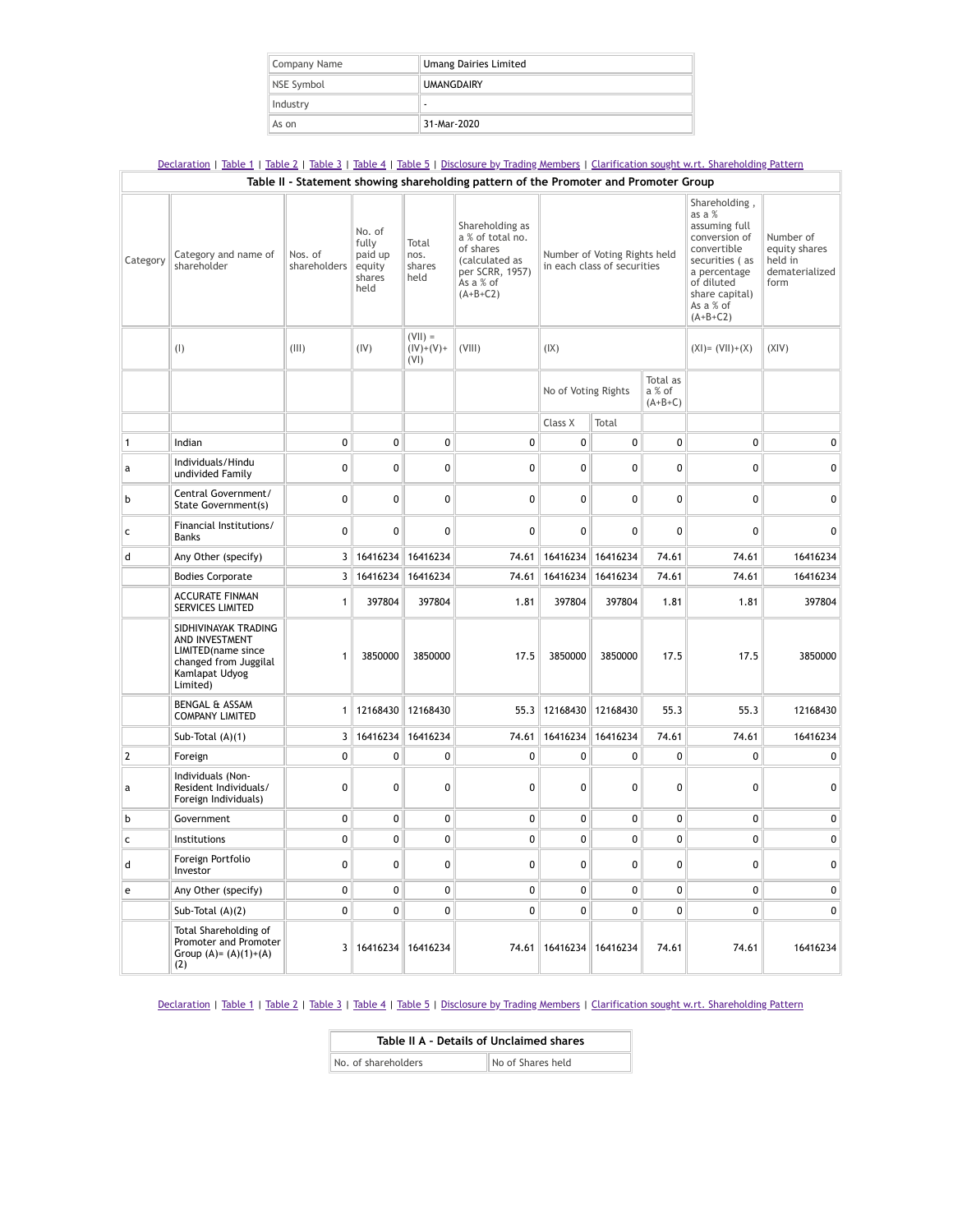| Company Name | <b>Umang Dairies Limited</b> |  |  |
|--------------|------------------------------|--|--|
| NSE Symbol   | <b>UMANGDAIRY</b>            |  |  |
| Industry     | ۰                            |  |  |
| As on        | 31-Mar-2020                  |  |  |

|              |                                                                                                | Table III - Statement showing shareholding pattern of the Public shareholder |                                                        |                                       |                                                                                                                            |                                                                |              |                                 |                                                                                                                                                                                     |                                                                 |
|--------------|------------------------------------------------------------------------------------------------|------------------------------------------------------------------------------|--------------------------------------------------------|---------------------------------------|----------------------------------------------------------------------------------------------------------------------------|----------------------------------------------------------------|--------------|---------------------------------|-------------------------------------------------------------------------------------------------------------------------------------------------------------------------------------|-----------------------------------------------------------------|
| Category     | Category and<br>name of<br>shareholder                                                         | Nos. of<br>shareholders                                                      | No. of<br>fully<br>paid up<br>equity<br>shares<br>held | Total<br>nos.<br>shares<br>held       | Shareholding<br>as a % of<br>total no. of<br>shares<br><i>(calculated</i><br>as per SCRR,<br>1957) As a %<br>of $(A+B+C2)$ | Number of Voting Rights<br>held in each class of<br>securities |              |                                 | Shareholding<br>, as a %<br>assuming<br>full<br>conversion<br>of<br>convertible<br>securities (<br>as a<br>percentage<br>of diluted<br>share<br>capital) As a<br>% of<br>$(A+B+C2)$ | Number of<br>equity shares<br>held in<br>dematerialized<br>form |
|              | (1)                                                                                            | (III)                                                                        | (IV)                                                   | $(VII) =$<br>$(IV)$ +<br>$(V) + (VI)$ | (VIII)                                                                                                                     | (IX)                                                           |              |                                 | $(XI) = (VII) +$<br>(X)                                                                                                                                                             | (XIV)                                                           |
|              |                                                                                                |                                                                              |                                                        |                                       |                                                                                                                            | No of Voting<br>Rights                                         |              | Total as<br>a % of<br>$(A+B+C)$ |                                                                                                                                                                                     |                                                                 |
|              |                                                                                                |                                                                              |                                                        |                                       |                                                                                                                            | Class X                                                        | Total        |                                 |                                                                                                                                                                                     |                                                                 |
| $\mathbf{1}$ | Institutions                                                                                   | 0                                                                            | 0                                                      | 0                                     | 0                                                                                                                          | 0                                                              | 0            | 0                               | $\mathbf 0$                                                                                                                                                                         | 0                                                               |
| a            | Mutual Funds/                                                                                  | $\mathbf{1}$                                                                 | 12000                                                  | 12000                                 | 0.05                                                                                                                       | 12000                                                          | 12000        | 0.05                            | 0.05                                                                                                                                                                                | 0                                                               |
| b            | Venture Capital<br>Funds                                                                       | 0                                                                            | 0                                                      | 0                                     | 0                                                                                                                          | 0                                                              | 0            | 0                               | $\pmb{0}$                                                                                                                                                                           | 0                                                               |
| c            | Alternate<br>Investment<br>Funds                                                               | 0                                                                            | 0                                                      | 0                                     | 0                                                                                                                          | 0                                                              | 0            | 0                               | 0                                                                                                                                                                                   | 0                                                               |
| d            | Foreign Venture<br>Capital<br>Investors                                                        | 0                                                                            | 0                                                      | 0                                     | 0                                                                                                                          | 0                                                              | 0            | 0                               | 0                                                                                                                                                                                   | 0                                                               |
| e            | Foreign<br>Portfolio<br>Investors                                                              | 0                                                                            | 0                                                      | 0                                     | 0                                                                                                                          | 0                                                              | 0            | 0                               | 0                                                                                                                                                                                   | 0                                                               |
| f            | Financial<br>Institutions/<br><b>Banks</b>                                                     | 4                                                                            | 3370                                                   | 3370                                  | 0.02                                                                                                                       | 3370                                                           | 3370         | 0.02                            | 0.02                                                                                                                                                                                | 570                                                             |
| g            | Insurance<br>Companies                                                                         | 0                                                                            | 0                                                      | 0                                     | 0                                                                                                                          | 0                                                              | 0            | 0                               | 0                                                                                                                                                                                   | 0                                                               |
| h            | Provident<br>Funds/ Pension<br>Funds                                                           | 0                                                                            | 0                                                      | 0                                     | 0                                                                                                                          | 0                                                              | 0            | 0                               | 0                                                                                                                                                                                   | 0                                                               |
| i            | Any Other<br>(specify)                                                                         | 0                                                                            | 0                                                      | 0                                     | 0                                                                                                                          | 0                                                              | 0            | 0                               | 0                                                                                                                                                                                   | 0                                                               |
|              | Sub-Total $(B)(1)$                                                                             | 5                                                                            | 15370                                                  | 15370                                 | 0.07                                                                                                                       | 15370                                                          | 15370        | 0.07                            | 0.07                                                                                                                                                                                | 570                                                             |
| 2            | Central<br>Government/<br>State<br>Government(s)/<br>President of<br>India                     | 0                                                                            | 0                                                      | 0                                     | 0                                                                                                                          | 0                                                              | 0            | 0                               | 0                                                                                                                                                                                   | 0                                                               |
|              | Sub-Total $(B)(2)$                                                                             | $\mathbf 0$                                                                  | 0                                                      | 0                                     | 0                                                                                                                          | $\mathbf 0$                                                    | 0            | 0                               | $\mathbf{0}$                                                                                                                                                                        | 0                                                               |
| 3            | Non-institutions                                                                               | 0                                                                            | 0                                                      | 0                                     | 0                                                                                                                          | 0                                                              | 0            | 0                               | 0                                                                                                                                                                                   | 0                                                               |
| a            | Individuals -                                                                                  | 19753                                                                        | 4438683                                                | 4438683                               | 20.17                                                                                                                      | 4438683                                                        | 4438683      | 20.17                           | 20.17                                                                                                                                                                               | 3215746                                                         |
| i            | Individual<br>shareholders<br>holding nominal<br>share capital up<br>to Rs. 2 lakhs.           | 19749                                                                        | 4229071                                                | 4229071                               | 19.22                                                                                                                      | 4229071                                                        | 4229071      | 19.22                           | 19.22                                                                                                                                                                               | 3006134                                                         |
| ii.          | Individual<br>shareholders<br>holding nominal<br>share capital in<br>excess of Rs. 2<br>lakhs. | $\overline{4}$                                                               | 209612                                                 | 209612                                | 0.95                                                                                                                       | 209612                                                         | 209612       | 0.95                            | 0.95                                                                                                                                                                                | 209612                                                          |
| b            | <b>NBFCs</b><br>registered with<br>RBI                                                         | 0                                                                            | 0                                                      | 0                                     | 0                                                                                                                          | 0                                                              | 0            | 0                               | 0                                                                                                                                                                                   | 0                                                               |
|              |                                                                                                | 0                                                                            | 0                                                      | $\mathbf{0}$                          | 0                                                                                                                          | $\mathbf{0}$                                                   | $\mathbf{0}$ | 0                               |                                                                                                                                                                                     | 0                                                               |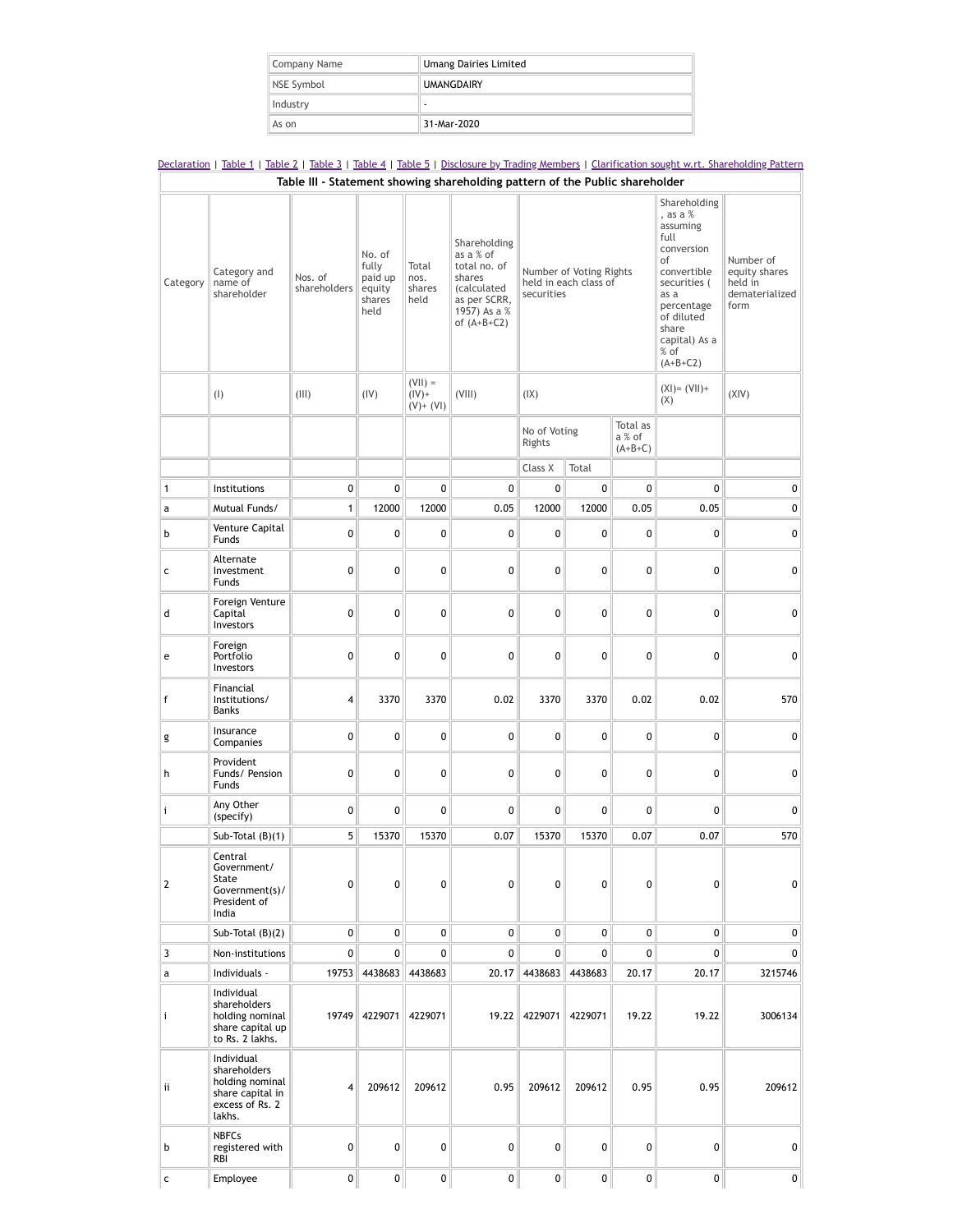|   | <b>Trusts</b>                                                                                    |       | The series | $\mathbb{H}$ . | $\mathbb{H}$ .<br><b>Contract Contract Inc.</b> |          | $\mathbf{H}$ | $\mathbb{H}$ |          |              |
|---|--------------------------------------------------------------------------------------------------|-------|------------|----------------|-------------------------------------------------|----------|--------------|--------------|----------|--------------|
| d | Overseas<br>Depositories<br>(holding DRs)<br>(balancing<br>figure)                               | 0     | 0          | 0              | 0                                               | $\Omega$ | $\Omega$     | $\Omega$     | $\Omega$ | $\mathbf{0}$ |
| e | Any Other<br>(specify)                                                                           | 299   | 1132913    | 1132913        | 5.15                                            | 1132913  | 1132913      | 5.15         | 5.15     | 1103613      |
|   | <b>Bodies</b><br>Corporate                                                                       | 137   | 1003959    | 1003959        | 4.56                                            | 1003959  | 1003959      | 4.56         | 4.56     | 974659       |
|   | <b>DEEPA BAGLA</b><br><b>FINANCIAL</b><br><b>CONSULTANTS</b><br><b>PRIVATE</b><br><b>LIMITED</b> | 1     | 267512     | 267512         | 1.22                                            | 267512   | 267512       | 1.22         | 1.22     | 267512       |
|   | <b>PRISURE</b><br>PROMOTION &<br>TRADINGS LTD.                                                   | 1     | 593946     | 593946         | 2.7                                             | 593946   | 593946       | 2.7          | 2.7      | 593946       |
|   | Clearing<br><b>Members</b>                                                                       | 33    | 30205      | 30205          | 0.14                                            | 30205    | 30205        | 0.14         | 0.14     | 30205        |
|   | Non-Resident<br>Indian (NRI)                                                                     | 129   | 98749      | 98749          | 0.45                                            | 98749    | 98749        | 0.45         | 0.45     | 98749        |
|   | Sub-Total $(B)(3)$                                                                               | 20052 | 5571596    | 5571596        | 25.32                                           | 5571596  | 5571596      | 25.32        | 25.32    | 4319359      |
|   | <b>Total Public</b><br>Shareholding<br>$(B)=(B)(1)+(B)$<br>$(2)+(B)(3)$                          | 20057 | 5586966    | 5586966        | 25.39                                           | 5586966  | 5586966      | 25.39        | 25.39    | 4319929      |

| Table IIIA - Details of Unclaimed shares |                   |  |  |  |  |
|------------------------------------------|-------------------|--|--|--|--|
| No. of shareholders                      | No of Shares held |  |  |  |  |

|             | persons in Concert | Table IIIB - Details of the shareholders acting as |         |  |  |  |  |
|-------------|--------------------|----------------------------------------------------|---------|--|--|--|--|
| Name of     | Name of            | No. of<br>shareholders                             | Holding |  |  |  |  |
| shareholder | PAC.               |                                                    | %       |  |  |  |  |